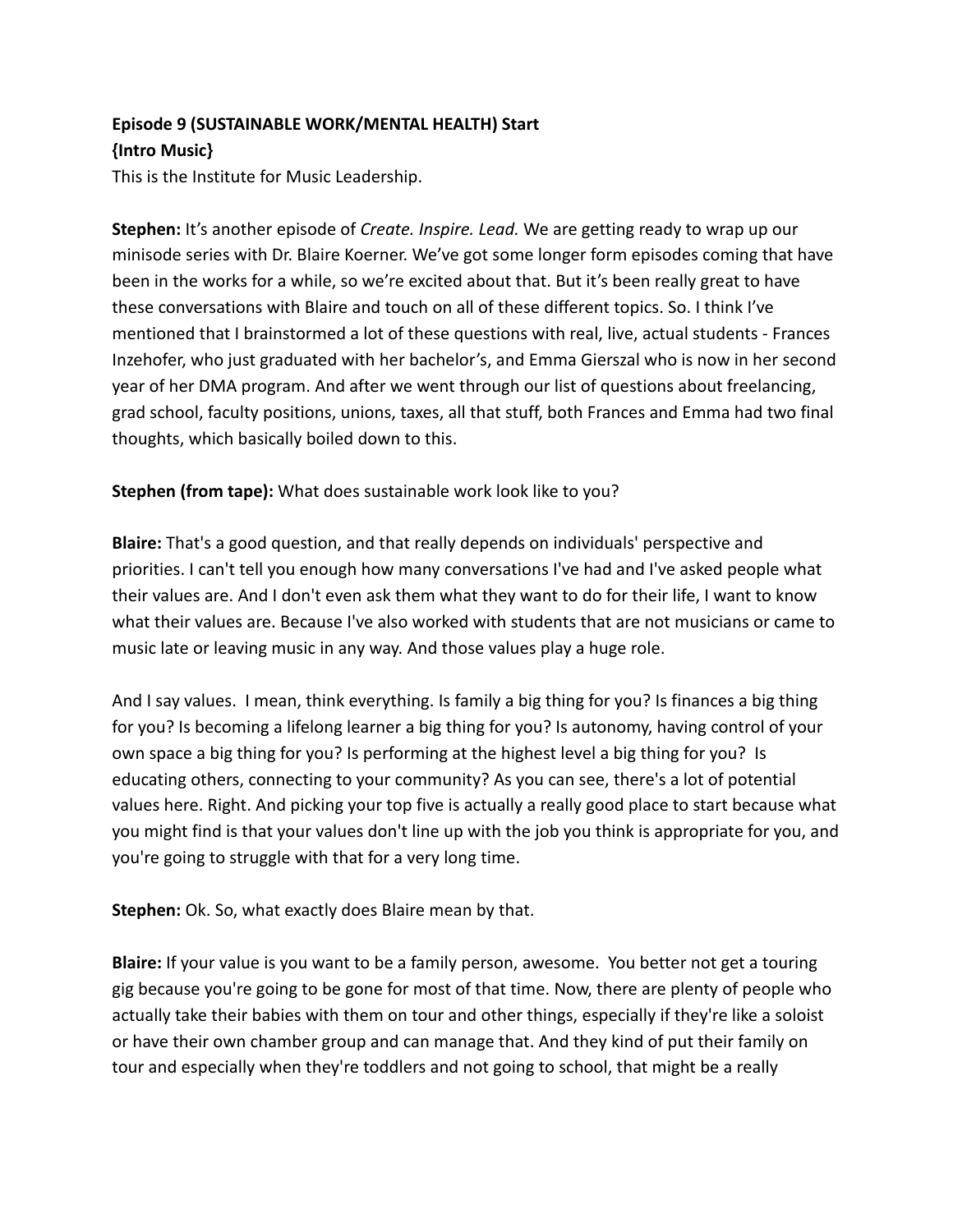interesting thing for you, but eventually that child is going to need someplace to settle down and go to school unless you're also going to plan on homeschooling...

**Stephen:** We actually have a podcast episode that sort of deals with that - it's episode 3: "The Family Show." And this is becoming a bit of a common thing, and there are more organizations who are making accommodations for children and families as part of their offer. But, even if you can take your kids with you, you might not always be able to, or want to. So there's a bit of a push and pull, and there are some things you need to ask yourself.

**Blaire:** Are you OK with being away from a family for a few months at a time if family is such a big thing for you? What would you do in order to make that up? So is it like three months on, three months completely off? So people sometimes have to think about that. And that might mean that touring comes before family, right? Because your values can change as you grow and as your life changes. So if your family is important for you down the road, but you have flexibility now, fine, great. But now you know that's going to be something that's important to you down the road.

**Stephen:** And it can be the same thing with financial stability.

**Blaire:** So if that's one of those things, like there's a difference between just financially stable, you know, where you feel comfortable, you can pay everything, you are well-fed, you can buy clothes when you need to, etc. and being wealthy where you have extra money for an extra house or vacation or boat or big expensive trips. And people value that in different ways.

**Stephen:** You might be fine having an occasional stay-cation or staying local, or you might be someone who wants to spend two weeks in the Carribean at a resort.

**Blaire:** So sustainability in that field, in the finance field, that just boils down to what is comfortable for you. And if you don't want just comfortable, if you want more... than thinking about what that means.

So those values are the first things that I always ask because some jobs in our field, one hundred percent will support those values and some jobs will challenge those values and depending on what you choose.

**Stephen:** So, let's say you want a nine to five job because you want something stable and consistent.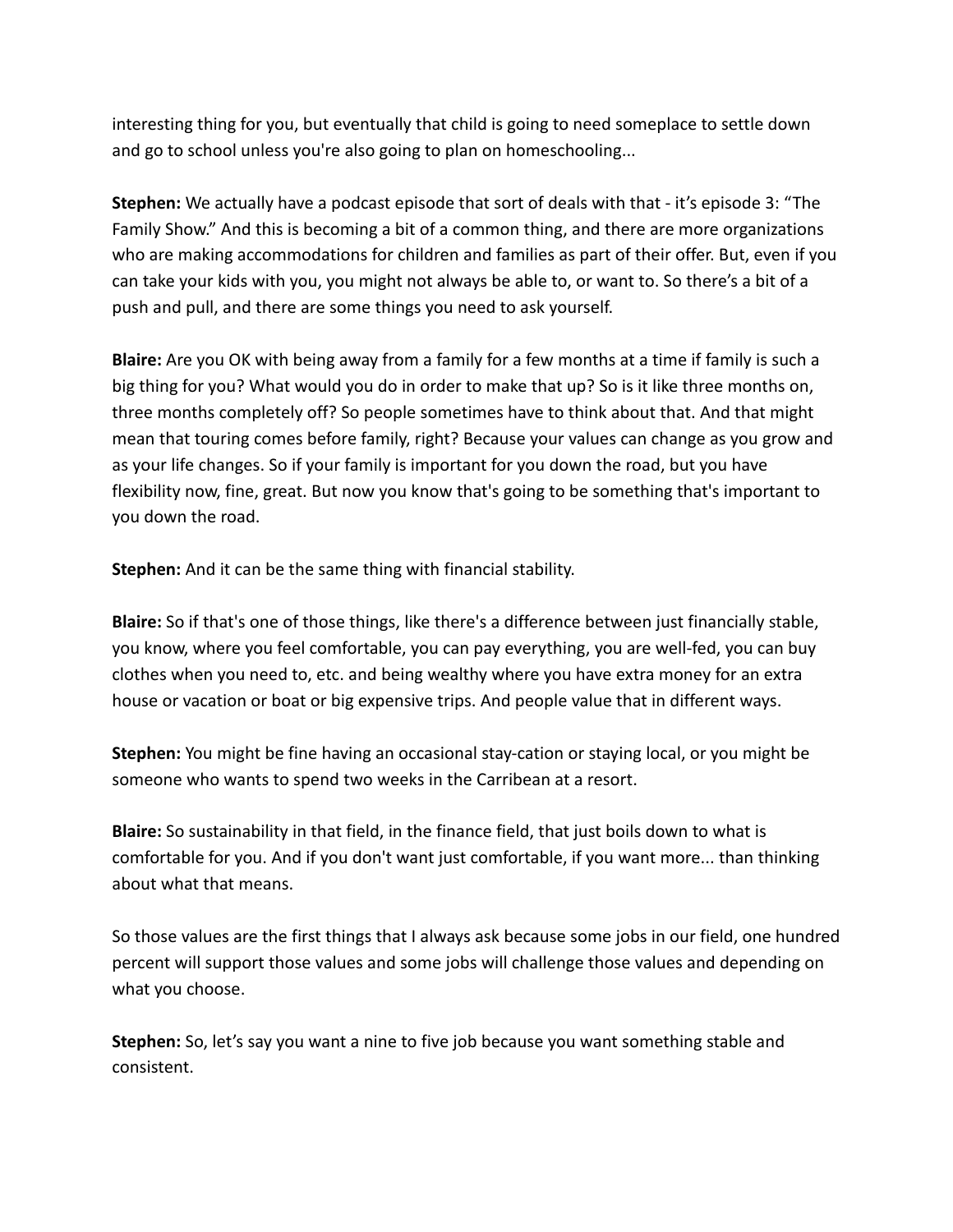**Blaire:**...that's not going to be very active in a performance venue. Right. Because what are you? You're the entertainment. You're the thing that people go to see on Friday, Saturdays and Sundays. So you don't have much of a weekend. You might have a lot more flexibility during the week. And a lot of people don't realize that, that most of their friends outside music can't hang out with them most of the time because they have conflicting schedules. They have exact opposite schedules.

**Stephen:** If you're ok with managing that sort of schedule, then that sort of lifestyle might work out for you, but for others, it's a really big deal. I know for me and my wife - that's sort of the schedule we have. I work a 9 to 5 job, but I still gig on the weekends and in the evenings. And my wife is getting her DMA, but she's also a music director at a local church and does some freelancing herself, so I mean...I can't remember the last time either of us got to sleep in on a Sunday, or didn't have a rehearsal or evening service on Saturday. And we have two kids - which is still crazy to say out loud. But for us, even though it sometimes feels like we're all gas, no brakes, it works to balance our need for that stability and the desire to fulfill some of our artistic goals. But, we also have friends who have had the kind of schedule we had and absolutely hated it. Now, they freelance, teach, audition, whatever they want. So sometimes they have lots of time off and just a three hour rehearsal at night, sometimes they might be touring so they're in and out of hotels and performances. And that works for them. But whatever you choose, it's about figuring out your values first.

**Blaire:** So that's the thing for me that I would like to emphasize first. And then from that you can figure out what "sustainable" means for you. Is sustainable, again, financial sustainability? Is it time management? Is it mental health and wellness and balancing that out? Is it able to spend time with family? Is it, you know, able to continue your own education and learning in any way and getting professional development and support? So those are the types of things I would consider first. This is not necessarily an answer, but something that I would pressure people to think about. It's very important to digest that if they really want to understand what the world is going to give them, because if they have certain expectations of what they want for life and then they try to force a job to fit that, they might be surprised that it's not a good match.

**Stephen:** One thing that ties into sustainability - and Blaire is sort of alluding to it in her last comments there - is learning how not to get burned out. And that means taking care of yourself - physically and mentally, which can be a hard thing to do in the music world.

**Blaire:** I can't stress enough how much self care is super important in the music realm. Right. We are taught from a very young age to be incredibly critical of ourselves, to assess ourselves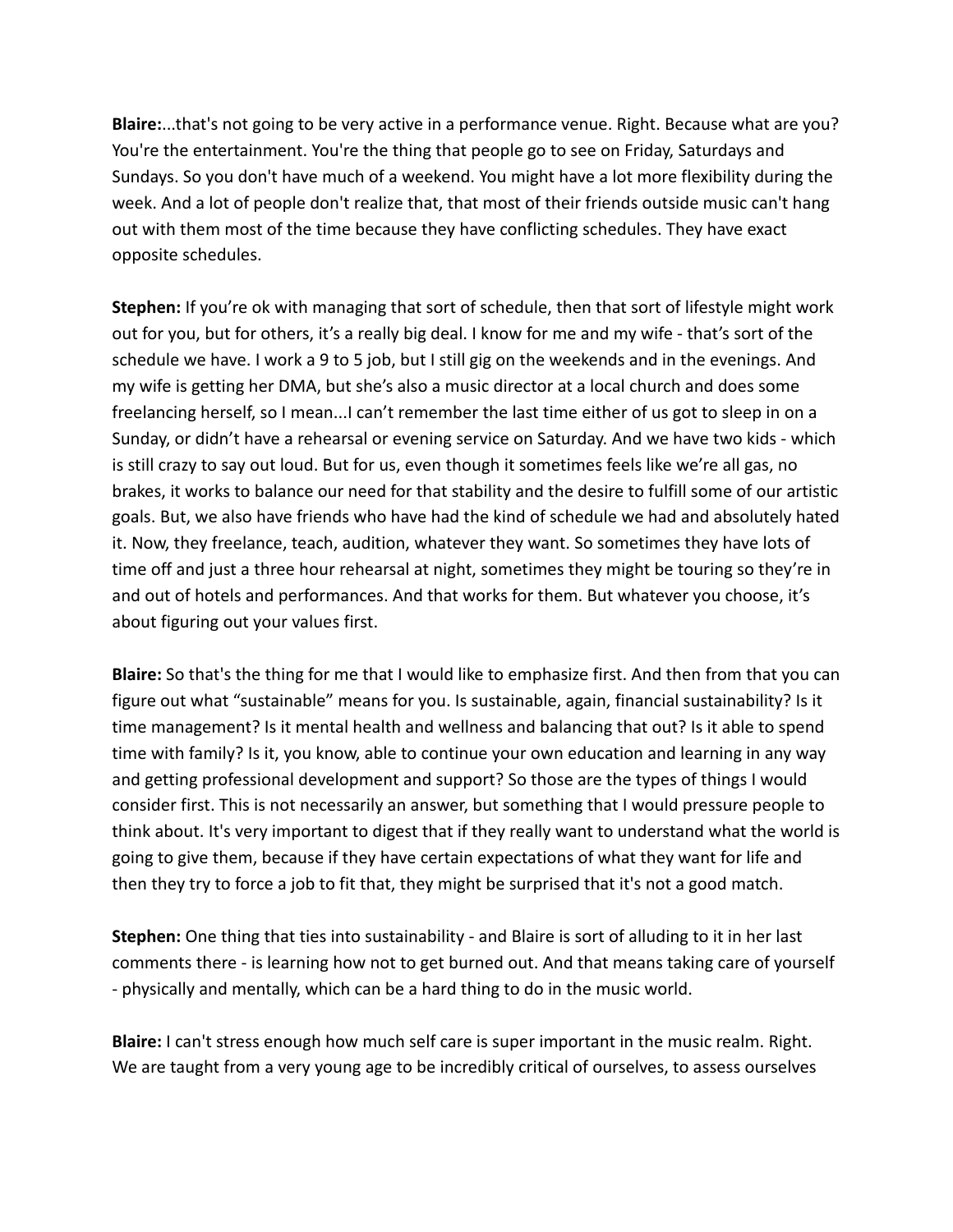constantly, to spend lots of time alone in a room focused on a particular thing, you know, and there's so much you can gain from that. But it's also exhausting. Right?

**Stephen:** Blaire works with a lot of undergraduate students, and sometimes the exhaustion comes from being younger and transitioning from high school to conservatory life. But she's even seen burn-out in master's and doctoral students. And that's partly due to how much time it takes to be in a conservatory. I mean, there are your regular classes, your large ensembles, your chamber group, your private lessons, practice time, a student job - it's a lot.

**Blaire:** We are invested, we are committed and we need to be just as committed to our mental and physical health as well. Because first and foremost, you know, when it comes to physical health, your body is important for what you do. Right, because your body is part of whether you sing, whether you play, no matter what it is, it's an important part, so if your body starts hurting or having some issues, if you don't stretch, if you don't think about your posture, that's going to hurt you in the long run, not only just for your body, but potentially your career, because that's going to be one thing.

**Stephen:** Between competitions and auditions - gosh and even just being called on in an aural skills class to sight read something - we are often in high stress situations, and we need to be able to take a step back every once in a while and relax.

**Blaire:** So I can't stress enough how much self care is super, super important and we need to find that balance. And that might be hard for us because we like to say yes to a lot of things. And when you say, you know, how do you prevent burnout? It really depends on what you're doing and what makes you inspired, what makes you feel passion, what gives you energy even if you're absolutely exhausted.

**Stephen:** For some people, they almost prefer being really busy especially if they're doing something they're passionate about that gives them life and energy.

**Blaire:** So I, you know, even after working with students all day long, I am smiling from ear to ear because it gives me energy and the thoughts and their comments. But I still want to like, do a face plant in my bed and nap for a while because I'm on for so long. So like, I'm happy and mentally energized, even if I just need to have some me time afterwards. Right. So like, that for me, stops me from burning out because I just need to go, "OK," I need to have my reading time. Chill out, pet my cat, have some tea, and I'll be rejuvenated. But mentally I'm still present.

**Stephen:** Obviously, it can depend on the job you have.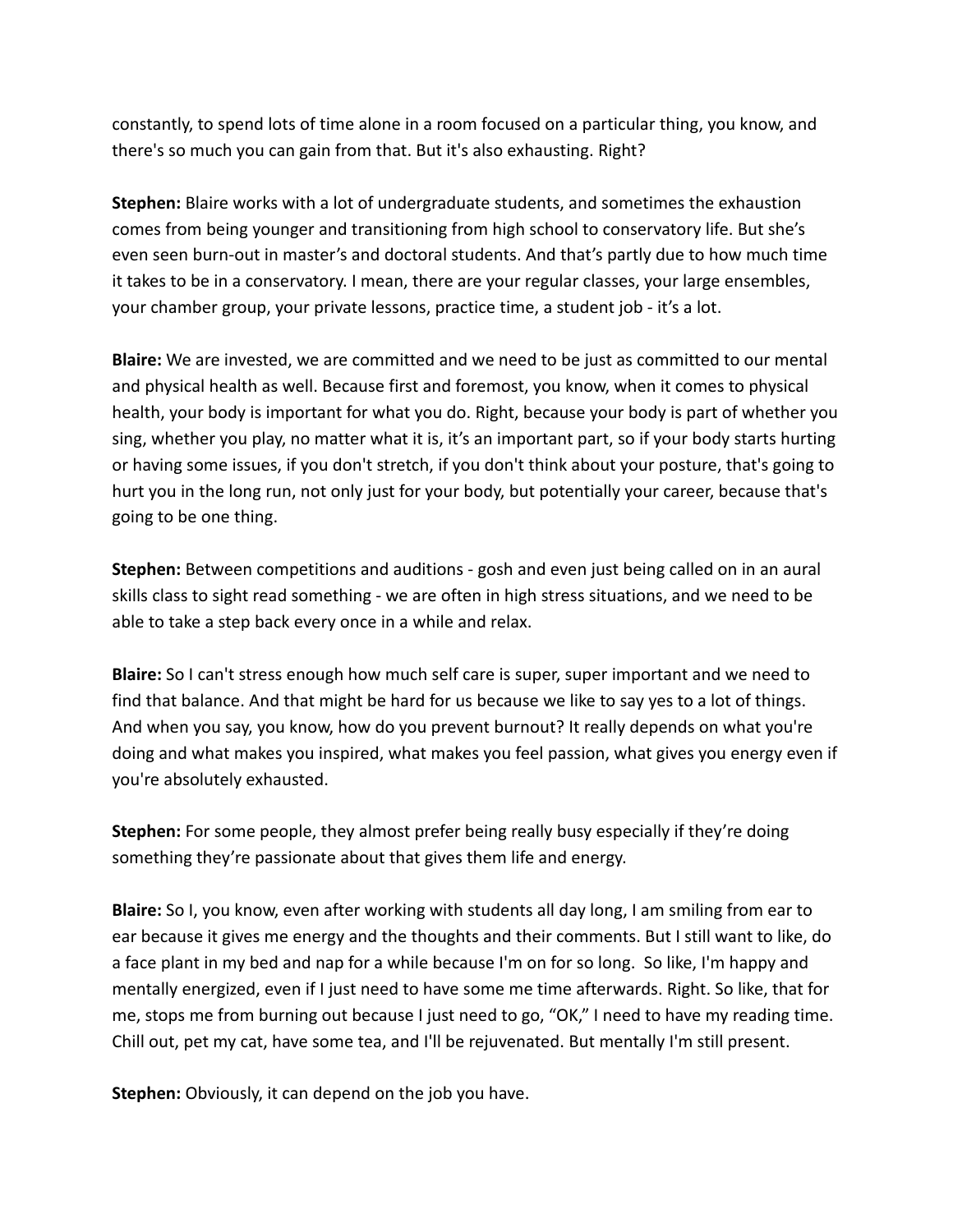**Blaire:** I have worked with orchestral people who love their day to day, but after a while they get burned out because they don't have choice or they get burnt out on having to play *The Nutcracker* over and over again, or they get burnt out because they're just around the same people and they just want a little something different.

**Stephen:** Now, my son, Jude, is obsessed with *The Nutcracker*. He's three. And I know that I'm not playing in the pit or anything, but even just listening to it non-stop, back to back, for months - Yes, we started back in December and we haven't stopped - I can't imagine playing *The Nutcracker* every night, sometimes twice a day all December long. And many orchestra musicians end up feeling this way too, so they've got to mix it up.

**Blaire:** So that's when they start doing chamber works or their own recitals or teaching over the summer just to change things up a little bit.

**Stephen:** But sometimes, you get burned out because you just have too much on your plate.

**Blaire:** You work a very large job. You work on a project in the afternoon and then you might have a rehearsal and then you do the same thing the next day. And some people feed off of being super busy like that. I'm one of those people, but I also need to put time aside to spend on me stepping away from all that and just going, "You know what, I need to go for a walk in nature!," because that's something that energizes me.

**Stephen:** Blaire explains that there are two ways to handle burnout.

**Blaire:** There's actively, proactively preventing burnout and then there's reactively understanding when you are burnt out and taking a step back. Right. So proactively is giving yourself that space, literally looking in your calendar saying no to anything else that pops up, even if it's super, super interesting or maybe going, "OK, you know, I really need to take this, but that means I need to not just delete this time to myself, but reschedule it for, like, the next day." Right. So that's proactive there.

**Stephen:** Proactive prevention can also mean making time to work out, eating well, making space to be with family and friends - whatever you're able to do and whatever will actually help you feel rejuvenated.

**Blaire:** And then there's reactive, which is even if you did proactively give yourself some space, recognize that maybe sometimes you didn't do it appropriately or maybe there's a big week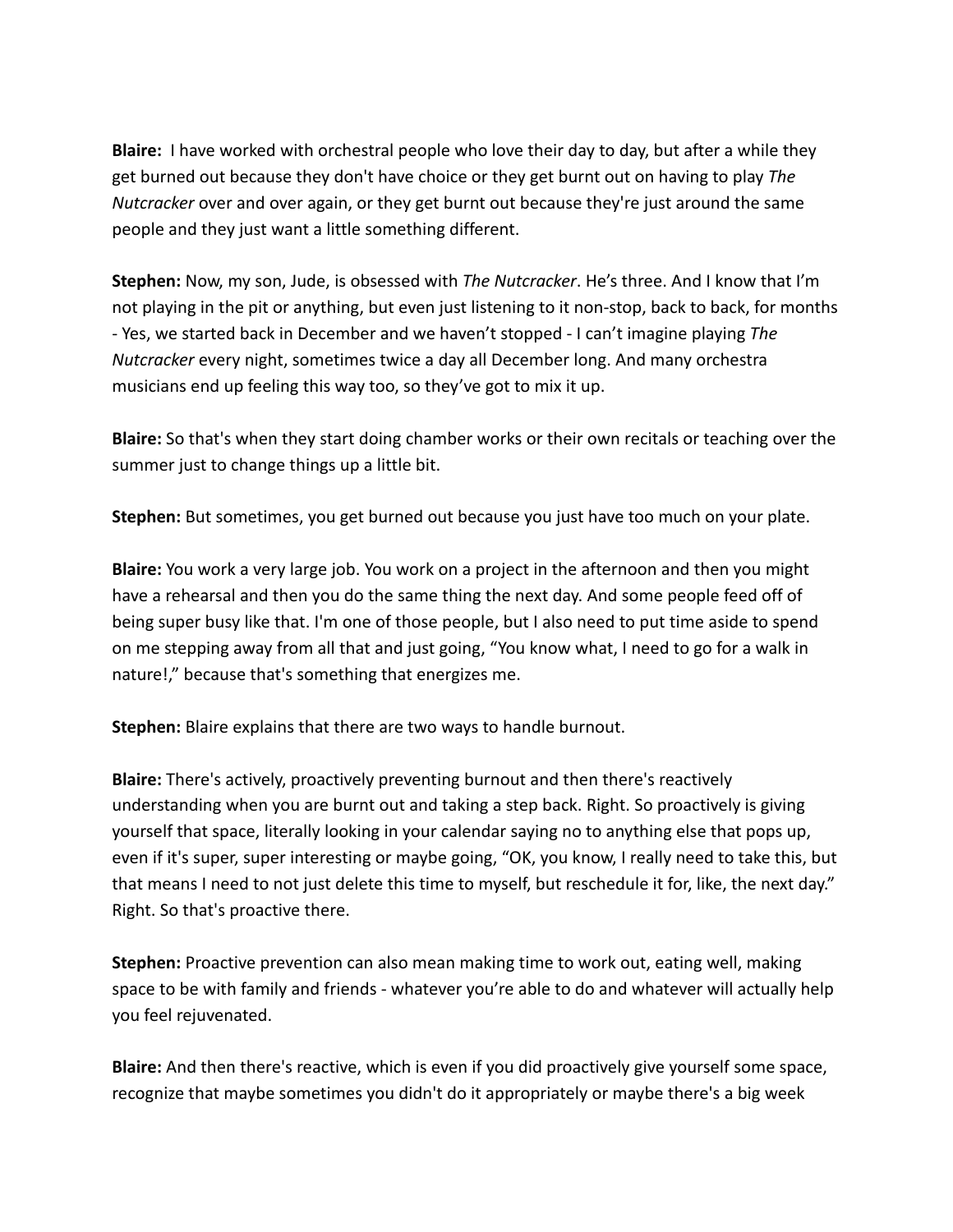that week, or maybe some really big things just happen to you and you need to give yourself that mental break because, you know, a family crisis happened or you just did a whole bunch of auditions and you're like, "You know what I need? I just need to chill for a bit."

**Stephen:** Even if you've scheduled time for yourself later in the day, or week, it's ok to say that maybe you can't wait until then. You need time now. Try to be kind to yourself. And to help with sustainability and burnout, Blaire also recommended a book.

**Blaire:** So one of the things that I really enjoy is a book called Design Your Life. And it looks at the whole you, not just your career. So this is where the values come in, you know. What do you want out of life in general and how do you design it that way? And one of the exercises in there is it actually makes you assess all the things that you do on a daily basis, whether it be education, performing, administrative tasks, taking care of your household, whatever that might be, and you have to rate it, it's like a little odometer, and it grades you on different things. One on how much it kind of feeds you in some way might be creativity, etc. like the energy I get from working with students. Some of it is how much energy it takes. So even though it might feed me, it might take a lot of energy, so I need to then give myself space to refuel, so to speak. Right.

So it makes you assess each of these things. And when they're all in the negatives, then, you know, it's something you need to cut out of your life. And if they're all in the positives, you know that's something you want to be continuing. And then there's somewhere in the middle. That's OK as well.

**Stephen:** It's important to take a step back and look at these things, because sometimes you might think your burnout is caused by one thing, but actually, it's something else entirely.

**Blaire:** You might come back from an event and go. Holy mackerel, I'm exhausted. And then you blame that event. But you might take a step and think and look at the bigger picture. Was it because you actually just had a really long week and now you're just topping it off? Was it because it was a late night event, like a super late night event and then you had to drive? So you're just you're just exhausted the next day because you're just not used to that type of schedule? Or was it because the actual thing that you just did, that freelancing was just not worth it? Right. So, and then you have to balance that. You can't blame the freelance opportunity. If it was really I just don't like driving an hour and a half at night. So it's kind of sometimes assessing that.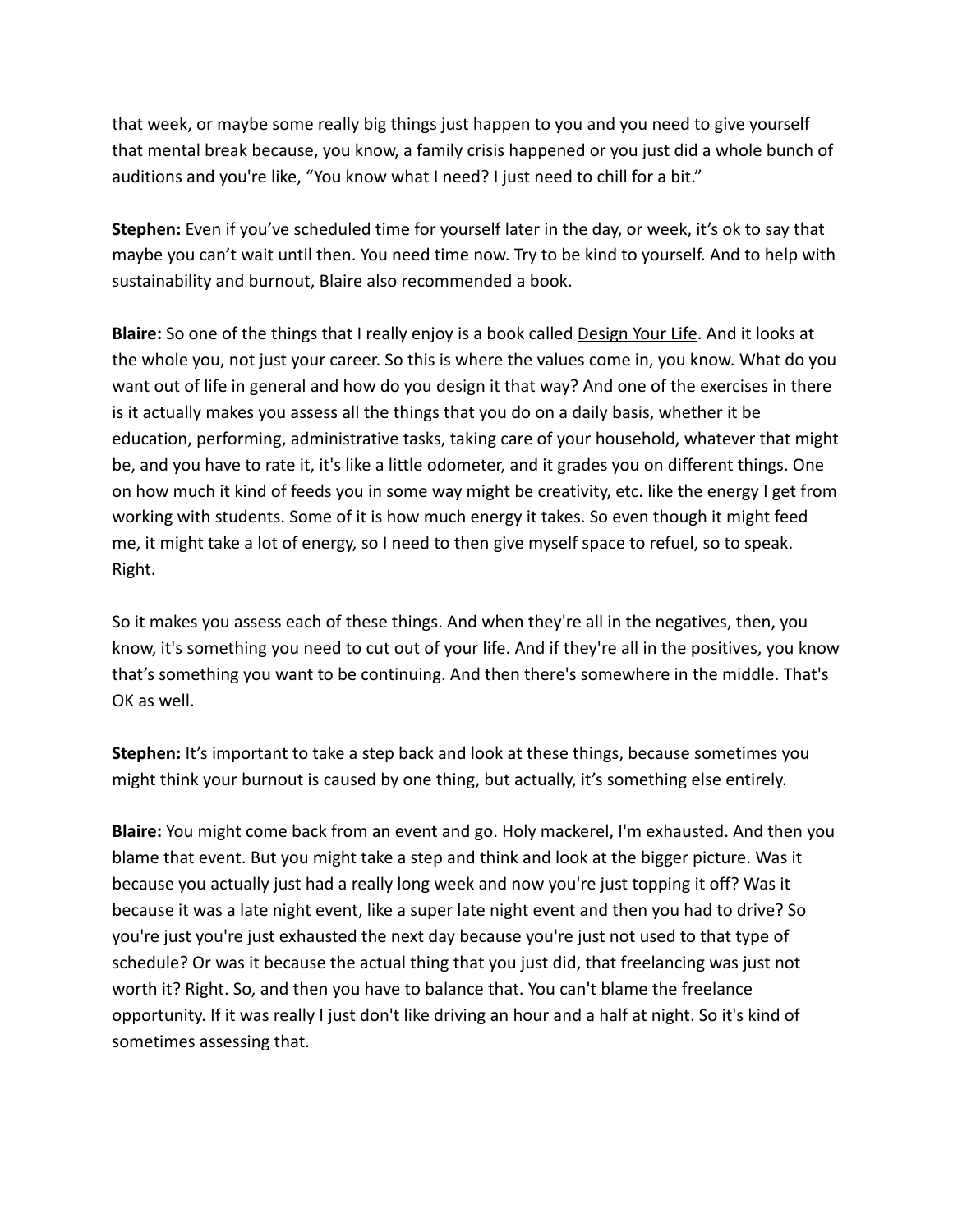**Stephen:** And just like with your values, you need to assess what gives you energy, what are you passionate about.

**Blaire:** And sometimes it's one hundred percent within work and within playing and within music, and sometimes it's 100 percent outside of it. And it can be a balance. It could be a mixture. It's up to you and what's personally how you are going to get your energy and refuel, and only you know that.

**Stephen:** And everyone has their own thing - and some people are really adamant that their thing is *the* thing. Need to destress? You *have* to play these pieces to unwind. You totally need to get into ultra running. This meditation app will change your life. And listen. If it works for them, great - but each person will have their own unique way to refuel and re-energize.

**Blaire:** So you have to know what drains you even if it energizes you. And you need to know how to refuel. And you also have to be able to break apart each of these things into smaller chunks to really understand what from that exactly completely burnt you out or got you exhausted because it might not be the entire event might be a smaller subsection, like working with one particular individual, not the job itself.

## {outro music}

**Stephen:** Ok, so this is a big topic, and there's a lot to unpack, a lot of nuance, and of course, everyone is dealing with different levels of ability, accessibility, privilege, and so on. We are working on some bigger episodes that deal with both mental and physical health issues, but hopefully this gives you a brief overview of how you can make your work sustainable and gives some tools to help prevent burnout. But if you take nothing else from this episode, I hope that you at least recognize that you need to be kind to yourself.

Thank you so much to Dr. Blaire Koerner for agreeing to do this series. Remember, you can delve into any of the topics we discussed, or talk about totally new ones directly with Blaire by making an appointment through Handshake. The link, as always, is in the show notes. And there's also a link to the book that Blaire mentioned in case you want to check that out for yourself.

Today's show was edited by me. Questions were compiled by Frances Inzenhofer and Emma Gierszal. The intro music and incidental music was by me, and the outro music was composed by Alexa Silverman. Please be sure to follow us on SoundCloud or on the IML's Facebook page for podcast updates, and of course you can always email us with comments, questions, or ideas for future episodes.